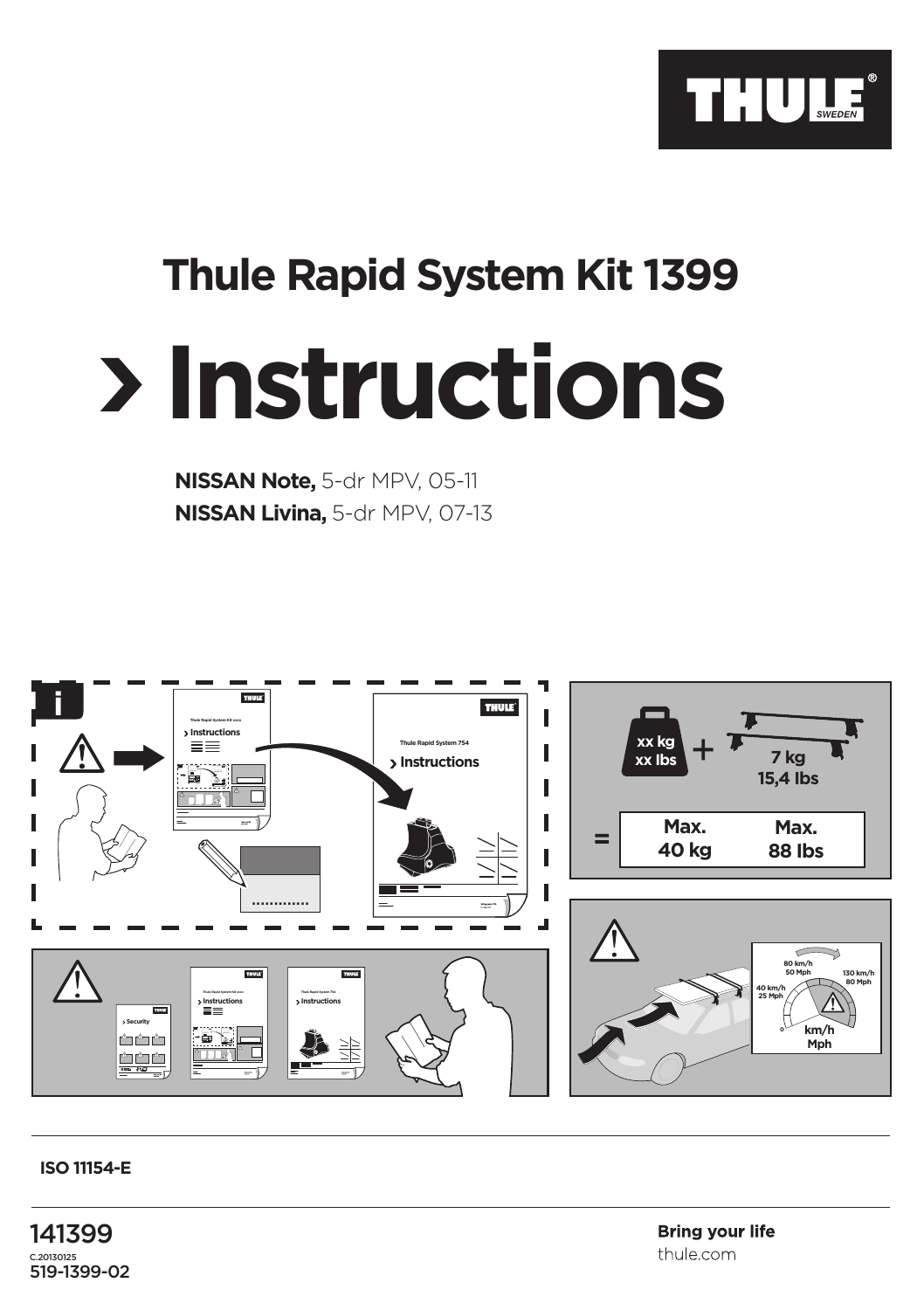

|                                                              | X (scale) | X(mm)  | X (inch)         |
|--------------------------------------------------------------|-----------|--------|------------------|
| NISSAN Note, 5-dr MPV, 05-11                                 | 37,5      | 1026   | 40 $\frac{3}{8}$ |
| NISSAN Livina, 5-dr MPV, 07-13                               | 37,5      | 1026   | 40 $\frac{3}{8}$ |
| <b>THULS</b><br>2<br>Their Bank System 754<br>> Instructions | Y (scale) | Y (mm) | Y (inch)         |
| NISSAN Note, 5-dr MPV, 05-11                                 | 37,5      | 1026   | 40 $\frac{3}{8}$ |
| NISSAN Livina, 5-dr MPV, 07-13                               | 35        | 1001   | 39 $\frac{3}{8}$ |
|                                                              |           |        |                  |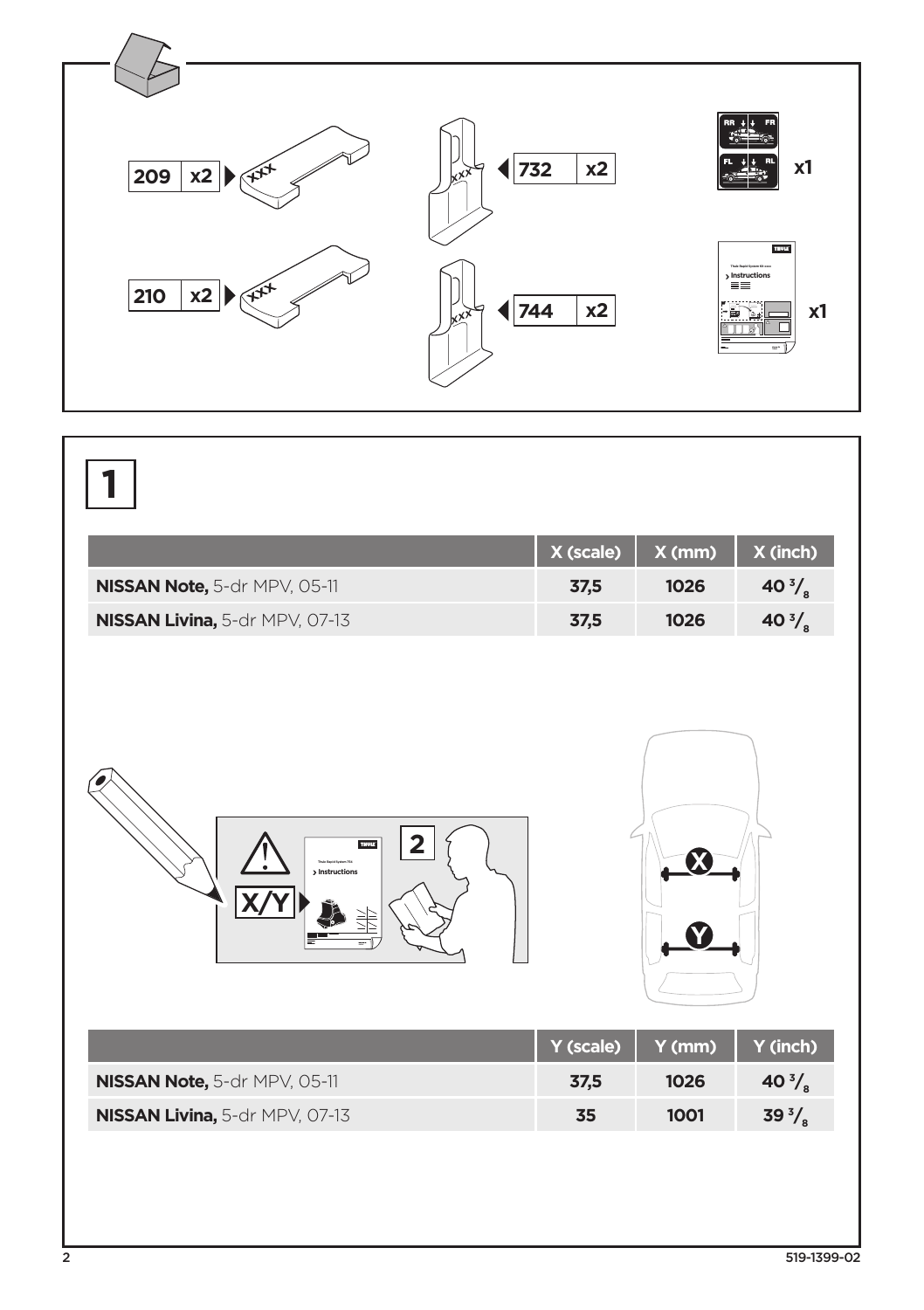